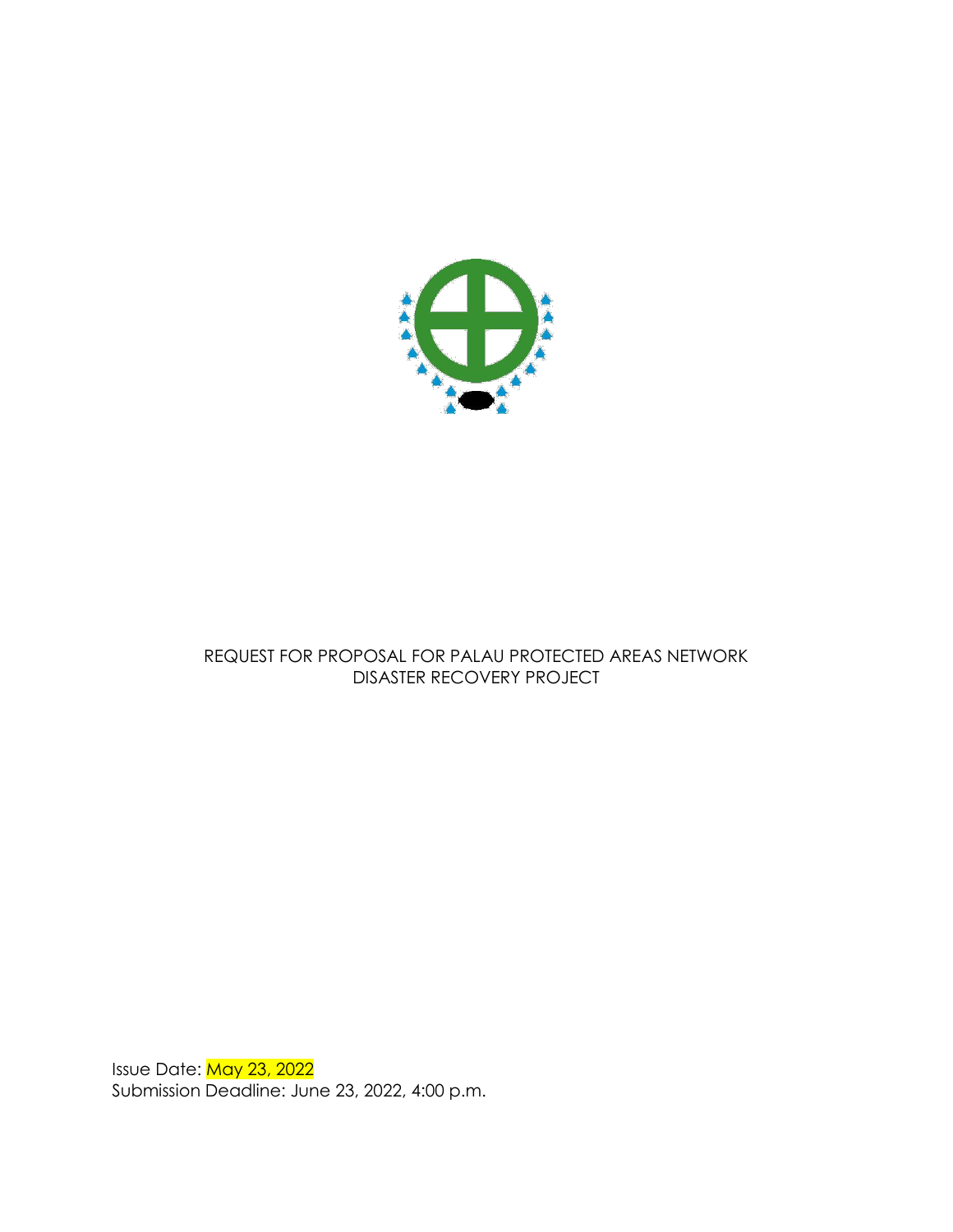# **Table of Contents**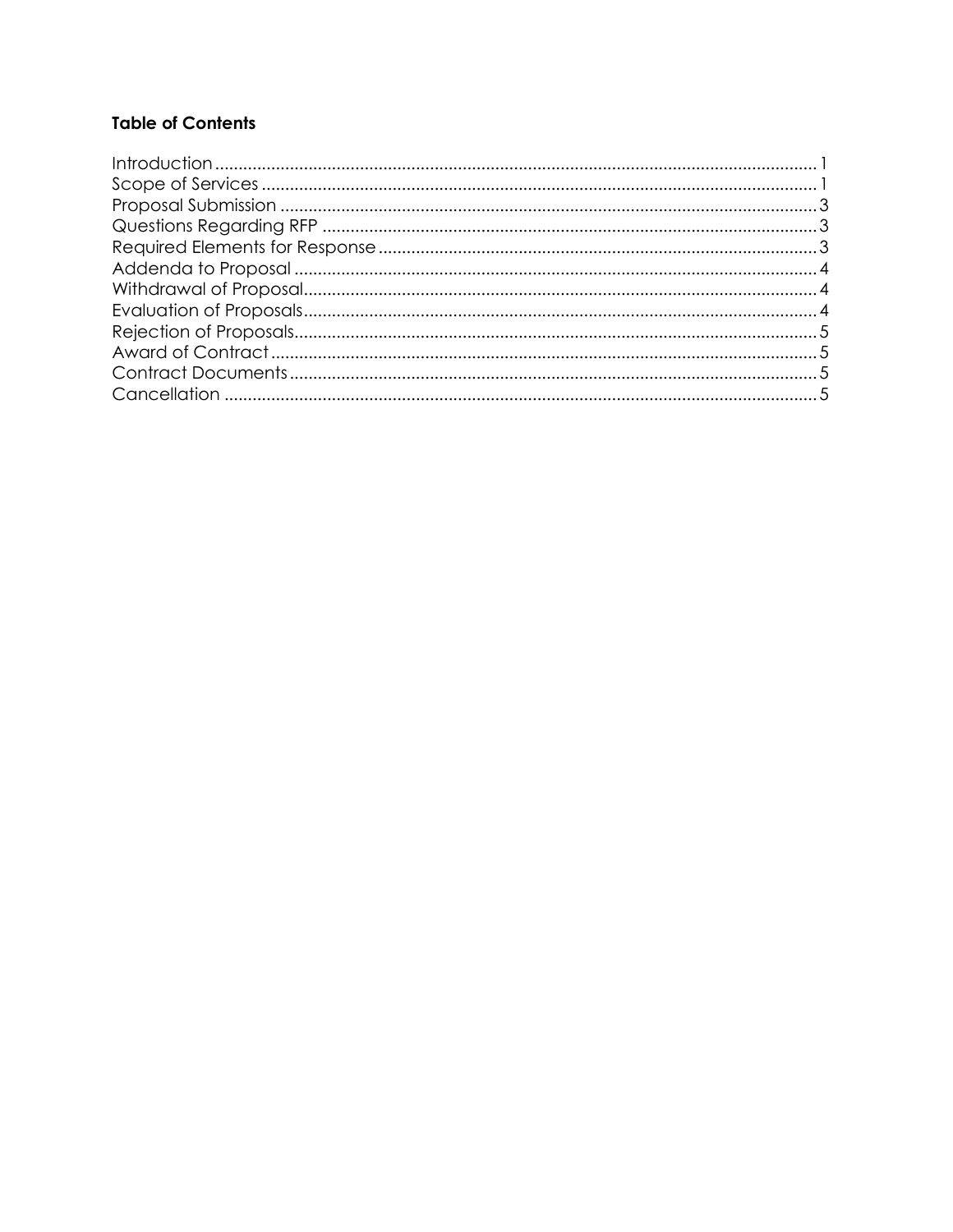# **REQUEST FOR PROPOSAL FOR PALAU PROTECTED AREAS NETWORK DISASTER RECOVERY PROJECT**

# **INTRODUCTION**

The Palau Protected Areas Network Fund (PAN Fund) was established by the Republic of Palau Public Law RPPL 7-42 as a nonprofit corporation to administer, manage, invest, and disburse funding from all sources, including the Micronesia Conservation Trust, to operate the PAN and the PAN office's related responsibilities. PAN Fund's mission is to efficiently and equitably provide funding to the Protected Areas Network (PAN) and its associated activities, through strategic actions and medium-to-long term financial support that will advance effective management and conservation of Palau's natural and cultural resources.

In support of PAN, PAN Fund invites your firm to submit a proposal for a series of deliverables related to the PAN Disaster Recovery Project. The goal of this project is to improve the quality of life and access to services in remote and vulnerable communities in Palau by increasing capacity of the PAN Program and communities with PAN sites to plan, implement, and evaluate disaster mitigation strategies that address climate change. There are three main objectives:

- 1. Increased capacity of the PAN to plan and implement disaster mitigation strategies that protect PAN sites by focusing on watershed management and wildfire mitigation and control measures.
- 2. Increased capacity of the PAN to plan, implement and evaluate disaster mitigation strategies.
- 3. Increased resilience of communities through the implementation of adaptation strategies during natural disasters.

# **SCOPE OF SERVICES**

The PAN Fund is seeking a professional consultancy (Contractor) to assist in the implementation of the following Programs and deliverables:

## *PROGRAM 1: REVISE PAN 5-YEAR STRATEGIC PLAN:*

The Contractor is expected to facilitate the update of the PAN 5-Year Strategic Plan. To do this, the Contractor will need to:

- Work with PAN Office and PAN Fund to gather relevant information and guiding documents
- Review current 5-Year Strategic Plan and other PAN relevant documents
- Organize and Coordinate a Strategic Planning Retreat
- Facilitate the Strategic Planning Retreat
- Update the 5-Year Strategic Plan
- Develop a Retreat Report

## *PROGRAM 2: INSTALLATION OF MPA MARKER BUOYS:*

The Contractor is expected to replace and install 40 buoys/marine markers for marine PAN sites. To do this, the Contractor will need to:

- Consult with PAN Office & PAN Fund office in identifying standard marine PAN site buoys
- Work with PAN Office and States to identify marine PAN sites that required marine markers
- Identify and procure standard marine PAN site buoys and all required equipment/materials for installation
- Work with PAN Office and States to install marine markers on all designated marine PAN sites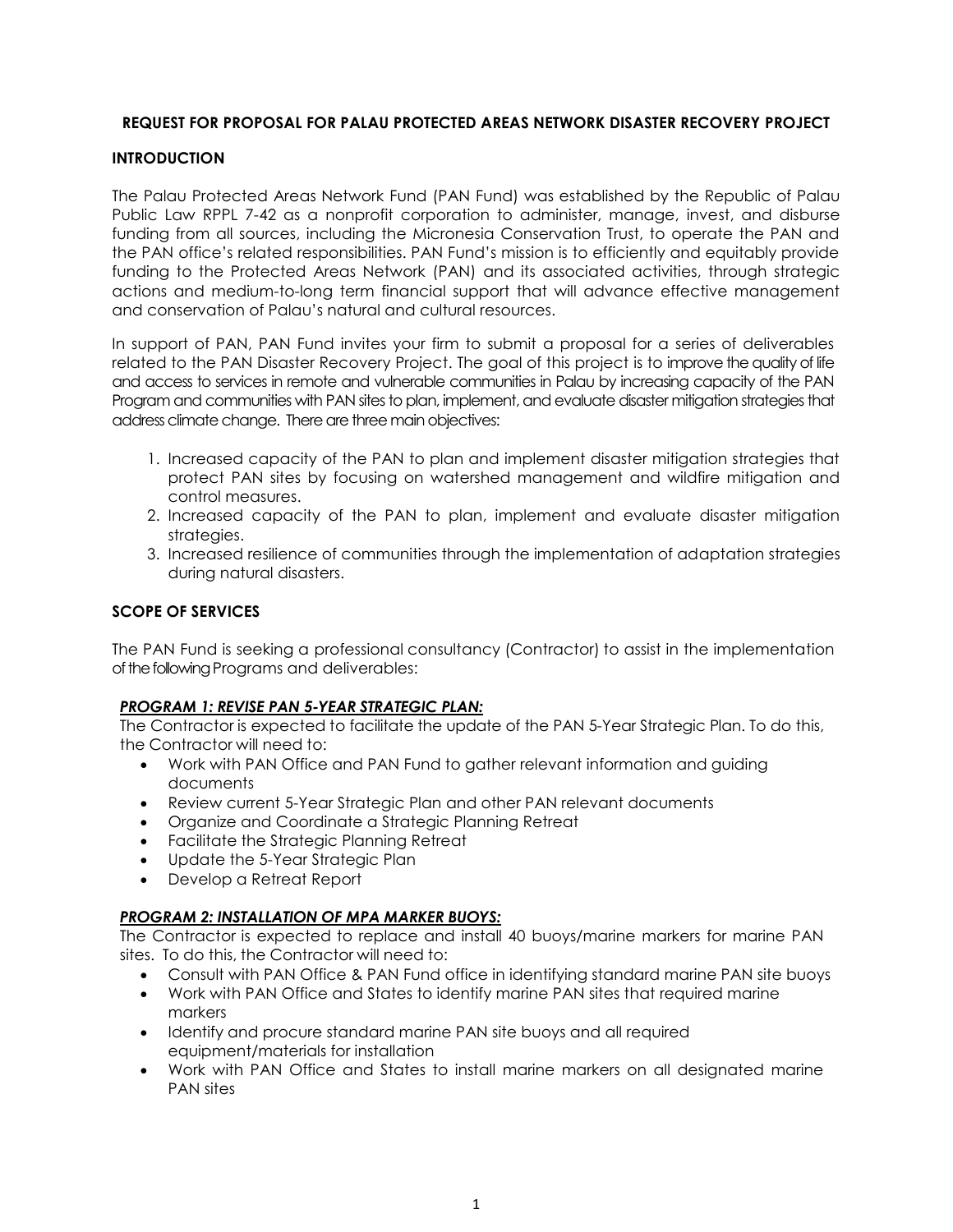# *PROGRAM 3: PROVIDE WATERSHED MANAGEMENT TRAINING:*

The Contractor is expected to provide training on watershed management aligned with disaster mitigation strategies. To do this, the Contractor will need to:

- Review existing watershed management strategies and identify challenges
- Involve State communities and relevant partners in water management strategies
- Conduct watershed management training to PAN Site Coordinators, Conservation Officers/ Rangers and community members
- Implement best practices at the State level for watershed management

# *PROGRAM 4: PROVIDE WILDFIRE MITIGATION TRAINING:*

The contractor is expected to provide training for Wildfire Mitigation Strategies. To do this, the Contractors will need to:

- Review existing Wildfire Mitigation Strategies and identify challenges
- Involve State communities and relevant partners in Wildfire Mitigation Strategies
- Conduct Wildfire Mitigation Strategy trainings to PAN Site Coordinators, Conservation Officers/ Rangers, National Fire Department Staff as well as relevant partners involved
- Develop necessary SOPs, MOUs and Planning between partners to implement Wildfire Mitigation Strategy best practices

# *PROGRAM 5: DEVELOP AND IMPLEMENT AN EDUCATION & OUTREACH CAMPAIGN:*

## *OUTCOME:*

- 1. Increased community knowledge on nature-based solutions to mitigate threats due to the changing climate
- 2. A youth platform is developed for ease of access to increased participation and decision making on environmental issues

## ACTION AREA 5.1:

The Contractor is expected to *develop an education & outreach campaign*. To do this, the Contractor will need to:

- Review documents on local and relevant climate issues
- Review State Disaster Risk Management Plans
- Develop an Action Plan with key messages, target audiences, and delivery that are locally relevant
- Develop necessary education materials (fact sheets, posters, etc.)
- Conduct public outreach (radio talk shows, local news articles, school/community events, etc.)

# ACTION AREA 5.2:

The Contractor is expected to *develop a PAN Youth Program* focused on PAN site management and restoration activities to mitigate threats of the changing climate. To do this, the Contractor will need to:

- Review State PAN Management Plans
- Facilitate youth in producing a simple work plan with relevant goals, objectives, and activities
- Facilitate youth in producing a mini-series focusing on the youth voice on climate change, nature-based solutions, and protected areas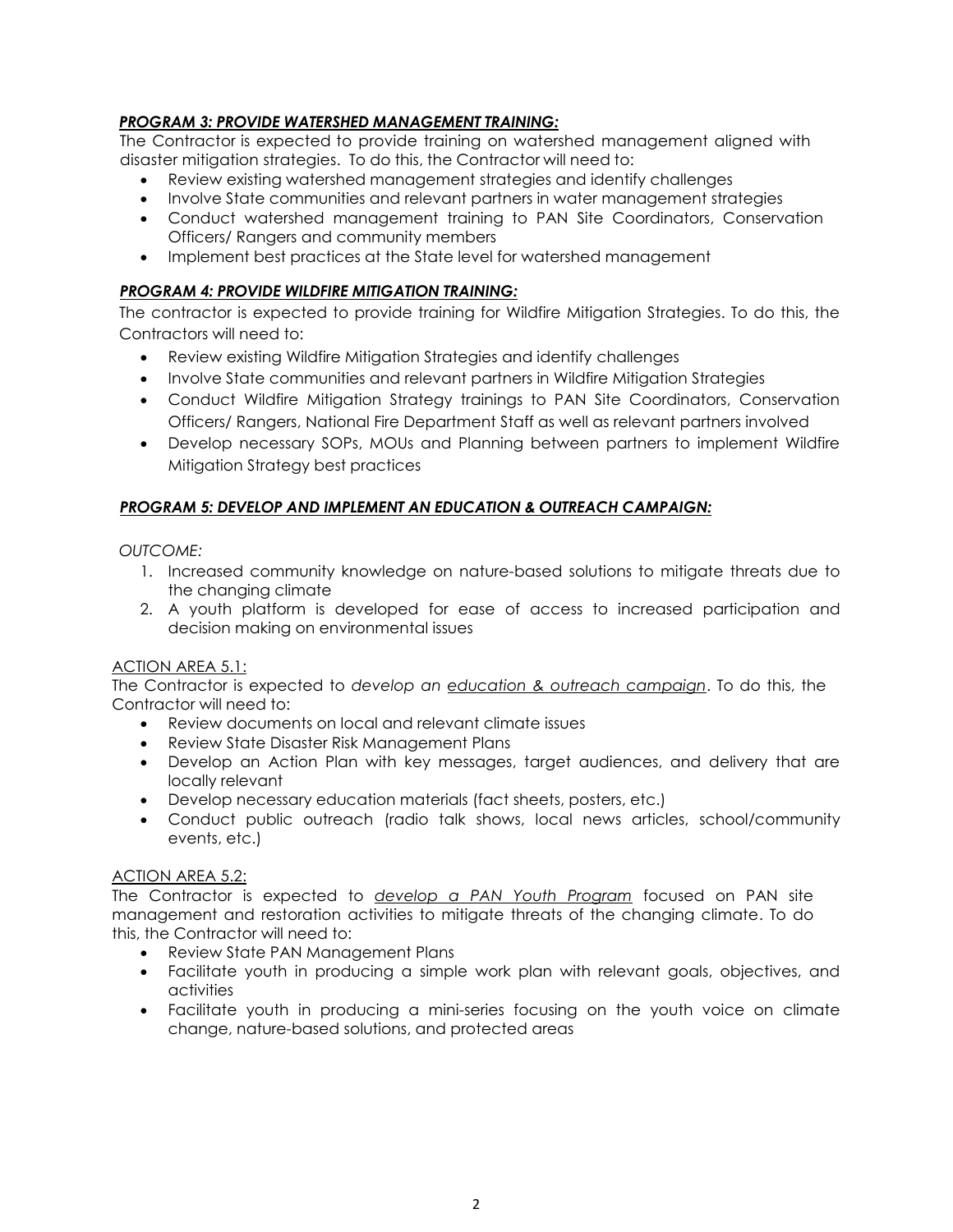## ACTION AREA 5.3:

The contractor is expected to report on all action areas 5.1 & 5.2. To do this, the Contractor will need to:

 Submit an Activity Report on the Education & Outreach campaign and the PAN Youth Program

## **PROPOSAL SUBMISSION**

Proposals will be accepted by PAN Fund until 4:00 p.m. on **June 22, 2022**. All proposals shall be submitted in electronic format to **[remesiochel@palaupanfund.org](mailto:remesiochel@palaupanfund.org)** with subject line **PAN Disaster Recovery Project.** Interested bidders may apply for one, more than one, or all Program components. Proposals must be organized as set forth in section, "Required Elements for Response." Bidders will confine submission to those matters sufficient to define its proposal and to provide an adequate basis for PAN Fund's evaluation of the firm's proposal. PAN Fund will not be liable for any cost incurred in connection with the preparation and submittal of any proposals.

## **QUESTIONS REGARDING RFP**

Any questions or requests for interpretation or clarification, either administrative or technical, about this RFP must be submitted via email to Regis Emesiochel, [remesiochel@palaupanfund.org.](mailto:remesiochel@palaupanfund.org) Statements concerning the meaning or intent of the contents of this RFP by any person other than the person identified herein are unauthorized and invalid. PAN Fund will not be responsible for any other explanation or interpretation of this RFP. Any contact with personnel other than identified above regarding this RFP may disqualify a proposer.

## **REQUIRED ELEMENTS FOR RESPONSE**

The submission should be prepared simply and economically, providing straightforward, concise description of your firm's capabilities to satisfy the requirement of this RFP. Emphasis should be on organization, completeness, and clarity. To ensure consideration, all proposals shall address the required elements provided below:

## *a. Cover Letter of Transmittal*

This section will present a high-level synopsis of the firm's responses to the RFP. The cover letter should be a brief overview of the engagement and should identify the main features and benefits of the proposed services. It must include a statement of commitment to the project and the project schedule.

#### *b. Company Overview and Staffing*

Please provide the following:

- 1. Official name, address, and telephone number.
- 2. Identify any parent corporation and/or subsidiaries and affiliations, if applicable.
- 3. Identify the name, title, address, phone, fax number, email address of the primary contact person.
- 4. Provide a brief overview of your company including the number of years in business, number of employees, nature of business, and description of clients.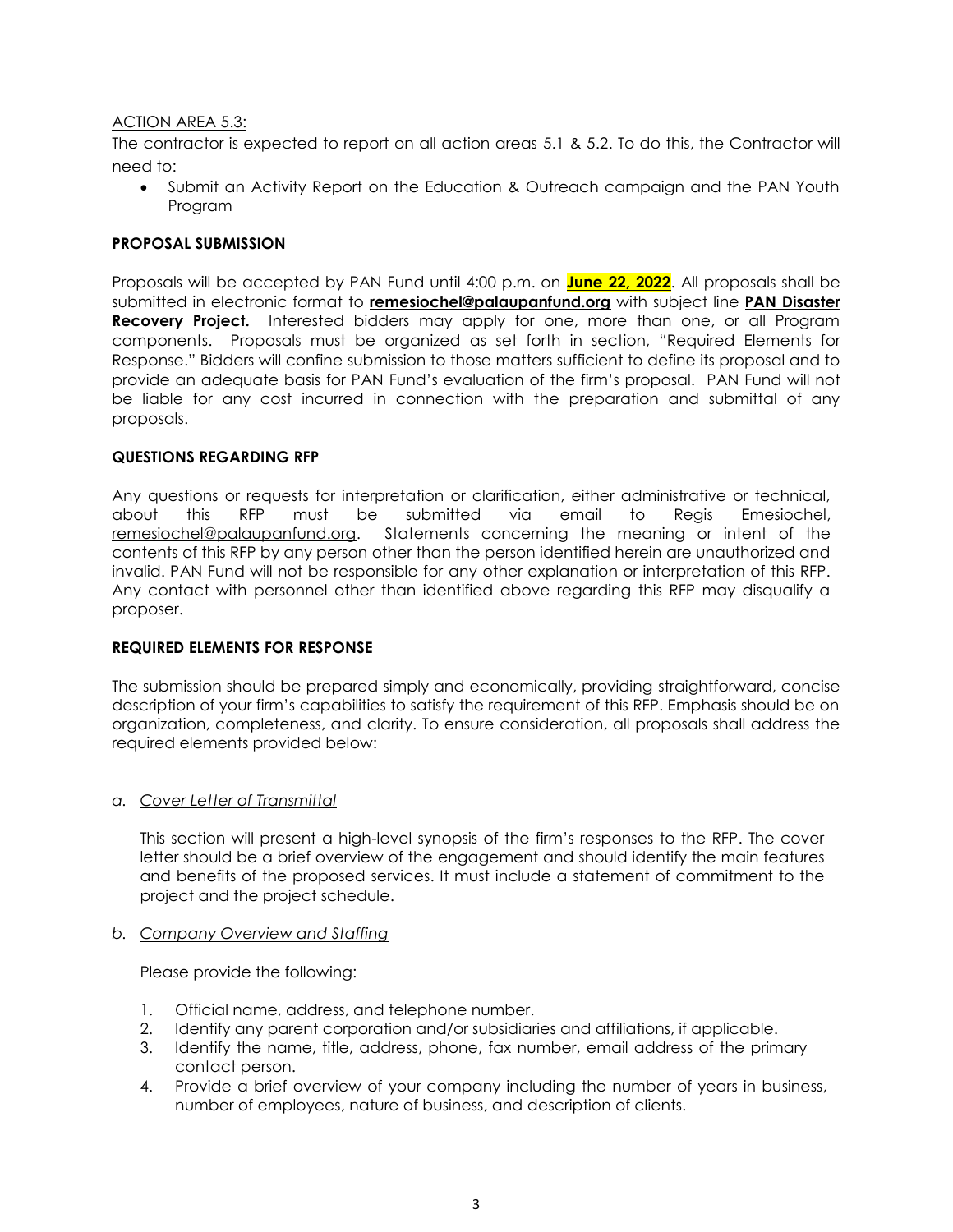- 5. Proof of the ability to legally conduct business in the Republic of Palau.
- 6. State that is has not colluded in any fashion with other respondents which would restrict or eliminate competition. The proposal should identify specific staff to perform each task, including an organizational chart. Each staff person should have an identified role and link to relevant experience. The proposal should also state the level commitments of that individual to this project.

#### *c. Qualifications*

The contract, if awarded, will only be awarded to a responsible proposer who is qualified by experience to perform the specified services. The proposer shall submit, with its proposal, satisfactory evidence of experience in similar services and working knowledge of Palau's PAN. This section should include key issues and experiences the proposer has faced on previous planning documents.

#### *d. Scope, Approach, and Methodology*

Include detailed procedures and trade expertise. The proposal should reflect:

- Clear Scope of Services
- Methodology to complete these deliverables.
- If the firm uses any specific tools, measurements/metrics, or unique means of ensuring process improvements, quality, speed, and/or efficiency, they should be described in sufficient detail for evaluation.

# *e. Detailed and Itemized Costs*

Hourly rates and other expenses with an estimate of the time required to complete the project. All costs must be good from the date of the proposal through completion of the project. Costs must also include:

- Electronic copies of above-mentioned assessments/reports in pdf format
- All supporting documentation
- Project management costs

#### **ADDENDA TO PROPOSAL**

PAN Fund may modify this RFP, any of its key actions, dates, or any of its attachments, prior to the date fixed for submission of proposals by issuance of an electronic Addendum. Such Addendum will be posted on PAN Fund's website. Any Addenda issued during the time for submission of proposals will be made part of the Agreement. PAN Fund further reserves the right to waive any informalities or irregularities in the proposals.

#### **WITHDRAWAL OF PROPOSAL**

A proposal may be withdrawn after its submission by email from proposer or authorized representative prior to the time and date specified for proposal submission. Proposals may be withdrawn and resubmitted in the same manner if done so before the proposal submission deadline. Withdrawal or modification offered in any other manner will not be considered.

#### **EVALUATION OF PROPOSALS**

A committee made up of at least two PAN Fund staff, two PAN Office staff, one MOJ Staff, and one from State will evaluate and rate proposals based on best value to PAN Fund, not